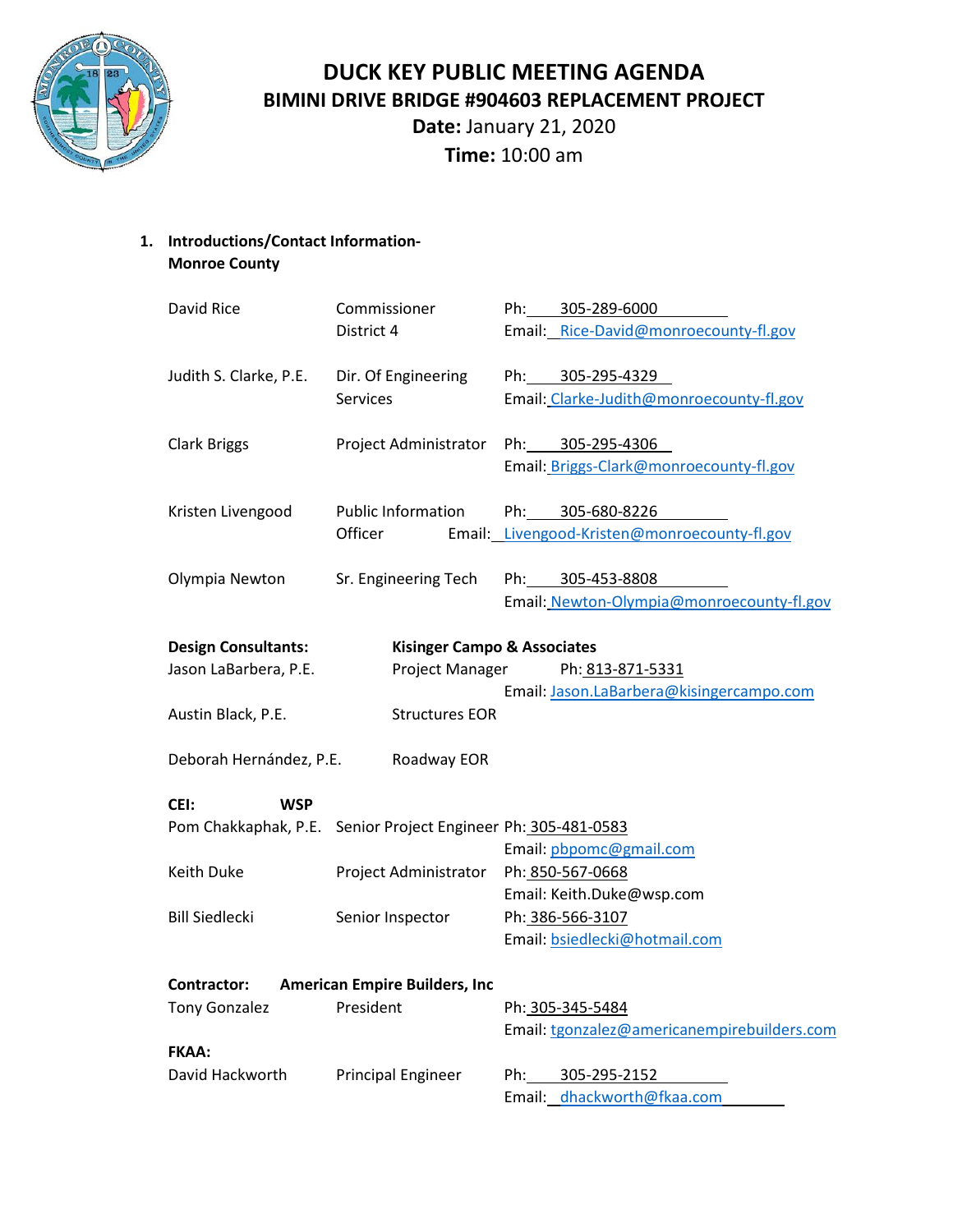

**DUCK KEY PUBLIC MEETING AGENDA BIMINI DRIVE BRIDGE #904603 REPLACEMENT PROJECT**

**Date:** January 21, 2020 **Time:** 10:00 am

### **2. Description of Project**

Project Timeline:

- 2016 Preliminary Design, Permitting and State Historic Preservation Office Coordination
- January 2019 Final Design with unique consideration for:
	- o Bridge Aesthetics
	- o Existing Geometry
	- o Confined right of way limits
	- o Maintaining utilities
- June of 2020 -FDOT Completed a Routine Bridge Inspection
- October 2020 Triggered an updated load rating and reduced posting signs
- October 2020 Monroe County then accelerated the design schedule to get the bridge replacement advertised for bid
- November 2020 Evaluating a modification to the project to restore higher load capacity to the bridge in the interim construction phase
- December 2020 American Empire Builders was the selected contractor and Monroe County, WSP and KCA have been working with the contractor to determine methods to accelerate the schedule

#### Construction Process:

The scope of work consists of replacing the Bimini Drive Bridge No. 904603. This includes phased construction of a single span custom concrete arched beam bridge supported by end bents with wrap around retaining walls and other construction as shown on the Drawings and included in the Technical Specifications.

- **Bridge Strengthening**
- **Two phases of construction**
- **Vibration Monitoring**
- **Settlement Monitoring**

### **3. Discussion of Contractors Schedule of Activities Important Dates:**

| <b>Contractors Notice to Proceed:</b>                       | January 6 <sup>th</sup> 2021 |
|-------------------------------------------------------------|------------------------------|
| <b>Contract Calendar Days:</b>                              | 540 Days                     |
| Scheduled End Date:                                         | June 30 <sup>th</sup> , 2022 |
| <b>Important Milestones</b>                                 |                              |
| <b>Staging Areas</b>                                        |                              |
| Discussion of Utility Wark and Dotantial Convice Intervuest |                              |

**4. Discussion of Utility Work and Potential Service Interruptions.**